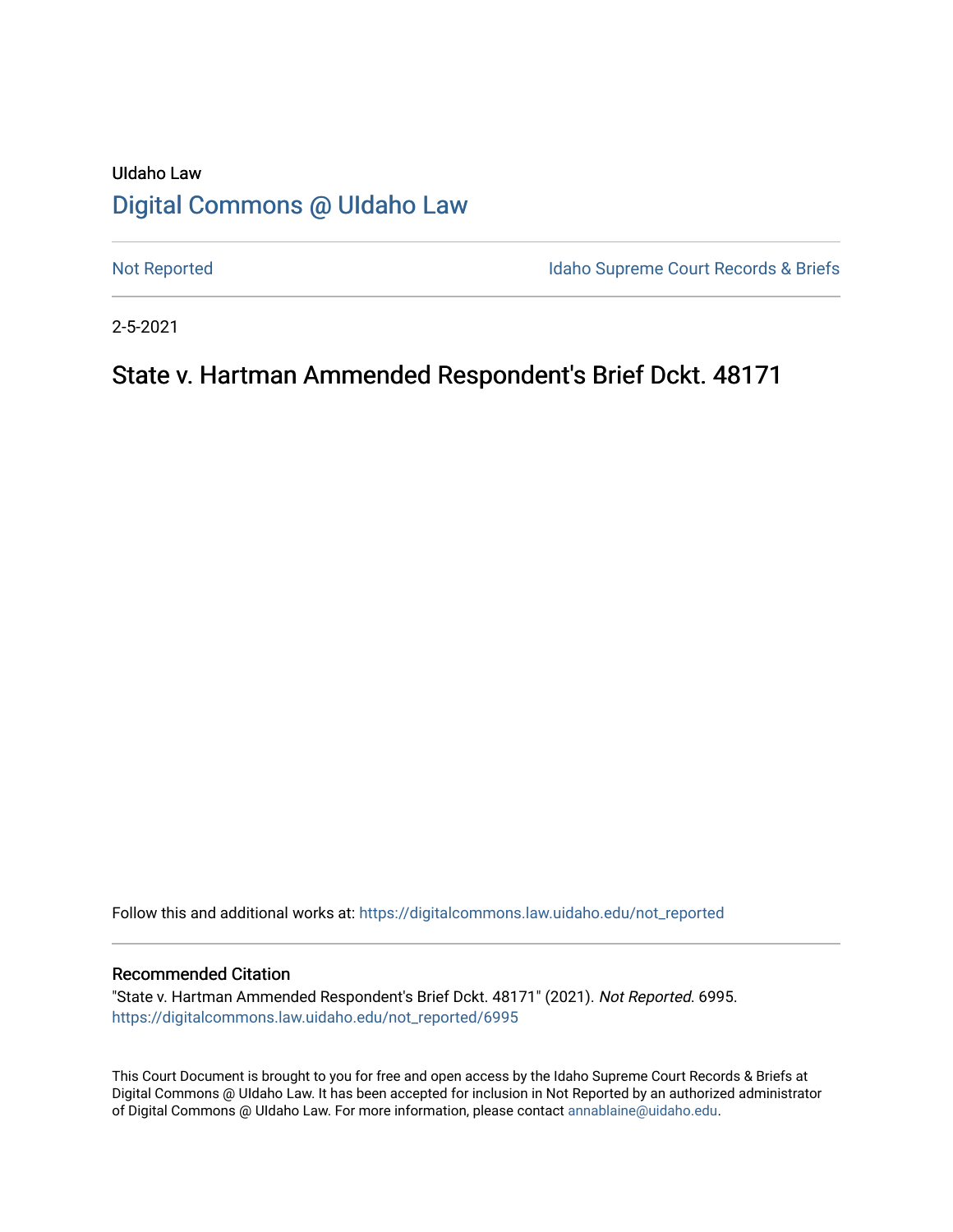Electronically Filed 2/5/2021 2:03 PM Idaho Supreme Court Melanie Gagnepain, Clerk of the Court By: Brad Thies, Deputy Clerk

LAWRENCE G. WASDEN Attorney General State of Idaho

COLLEEN D. ZAHN Deputy Attorney General Chief, Criminal Law Division

KENNETH K. JORGENSEN Deputy Attorney General P. O. Box 83720 Boise, Idaho 83720-0010 (208) 334-4534 Email: ecf@ag.idaho.gov

### IN THE SUPREME COURT OF THE STATE OF IDAHO

| NO. 48171-2020             |
|----------------------------|
|                            |
| Minidoka County Case No.   |
| CR-2013-3447               |
|                            |
|                            |
|                            |
| AMENDED RESPONDENT'S BRIEF |
|                            |
|                            |

Has Hartman failed to show that the district court abused its sentencing discretion when it revoked probation and imposed sentences of seven years with two five years determinate for possession of a controlled substance?

### ARGUMENT

### Hartman Has Failed To Show That The District Court Abused Its Sentencing Discretion

### A. Introduction

The district court first entered judgment in 2014 on Hartman's plea of guilty to possession

of a controlled substance, sentenced him to seven years with two five years determinate, and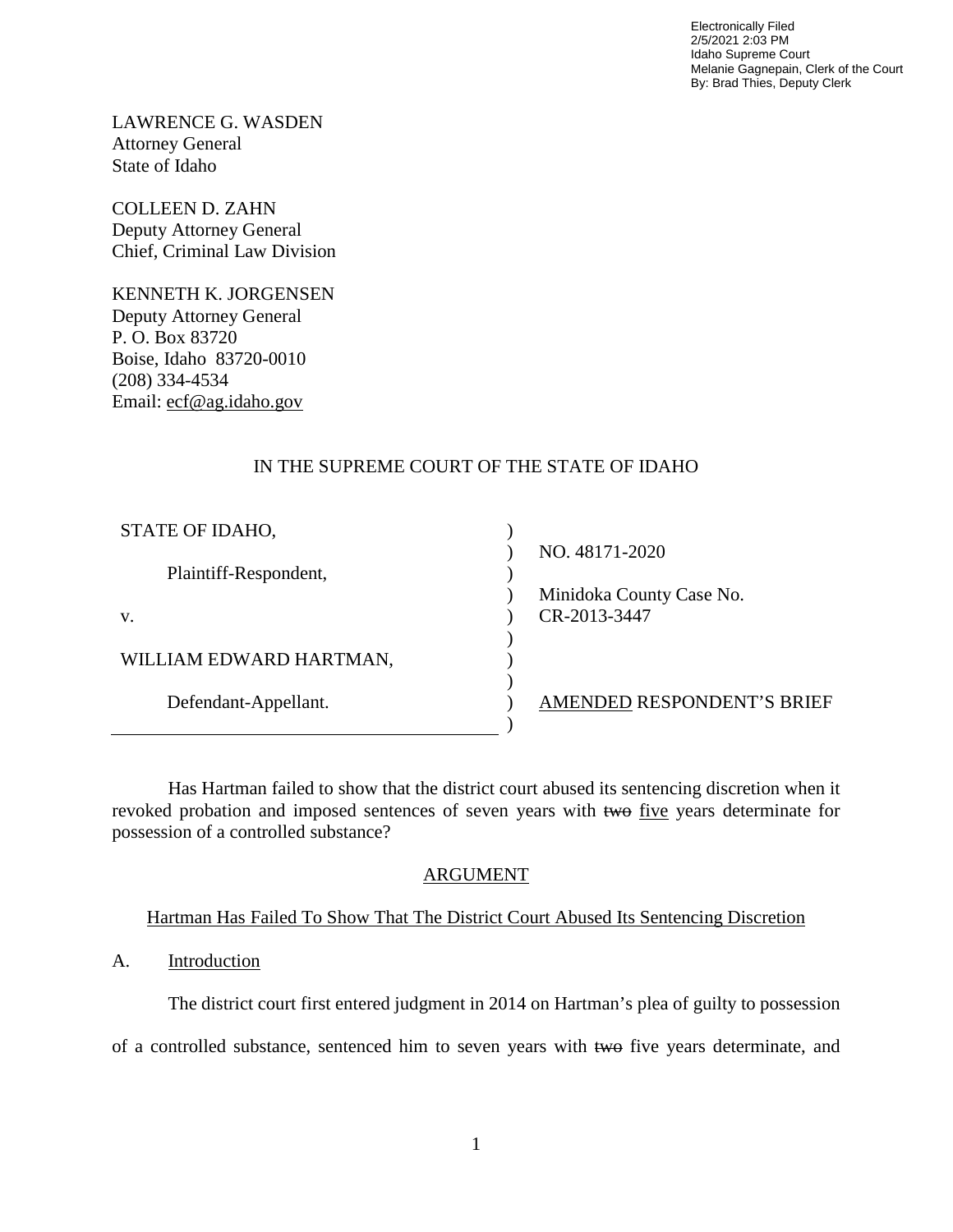retained jurisdiction. (R., vol. 1, pp. 153-55.) The district court later suspended the sentence and granted probation. (R., vol. 1, pp. 174-75.)

Hartman violated his probation. (R., vol. 1, pp. 185-200; vol. 2, pp. 212-13.) The district court revoked probation, executed the sentence, and retained jurisdiction. (R., vol. 2, pp. 214-16.) The district court later placed Hartman on probation. (R., vol. 2, pp. 222-23.)

Hartman again violated his probation. (R., vol. 2, pp. 229-51, 263-68, 271-72; Supp. Tr., p. 10, L. 11 – p. 16, L. 12.) The district court executed the judgment. (R., vol. 2, pp. 274-75; Tr., p. 11, L. 23 – p. 14, L. 19.) Hartman timely appealed. (R., vol. 2, pp. 281-82.)

On appeal Hartman argues the district court abused its discretion by not granting him another probation or retaining jurisdiction a third time. (Appellant's brief, pp. 3-6.) Hartman has failed to show an abuse of discretion because the record supports the district court's order revoking probation.

#### B. Standard Of Review

 "Once a probation violation has been proven, the decision of whether to revoke probation is within the sound discretion of the court." State v. Le Veque, 164 Idaho 110, 113, 426 P.3d 461, 464 (2018) (quotation marks omitted). When reviewing a claim of abuse of discretion, the four essential elements are "[w]hether the trial court: (1) correctly perceived the issue as one of discretion; (2) acted within the outer boundaries of its discretion; (3) acted consistently with the legal standards applicable to the specific choices available to it; and (4) reached its decision by the exercise of reason." Lunneborg v. My Fun Life, 163 Idaho 856, 863, 421 P.3d 187, 194 (2018).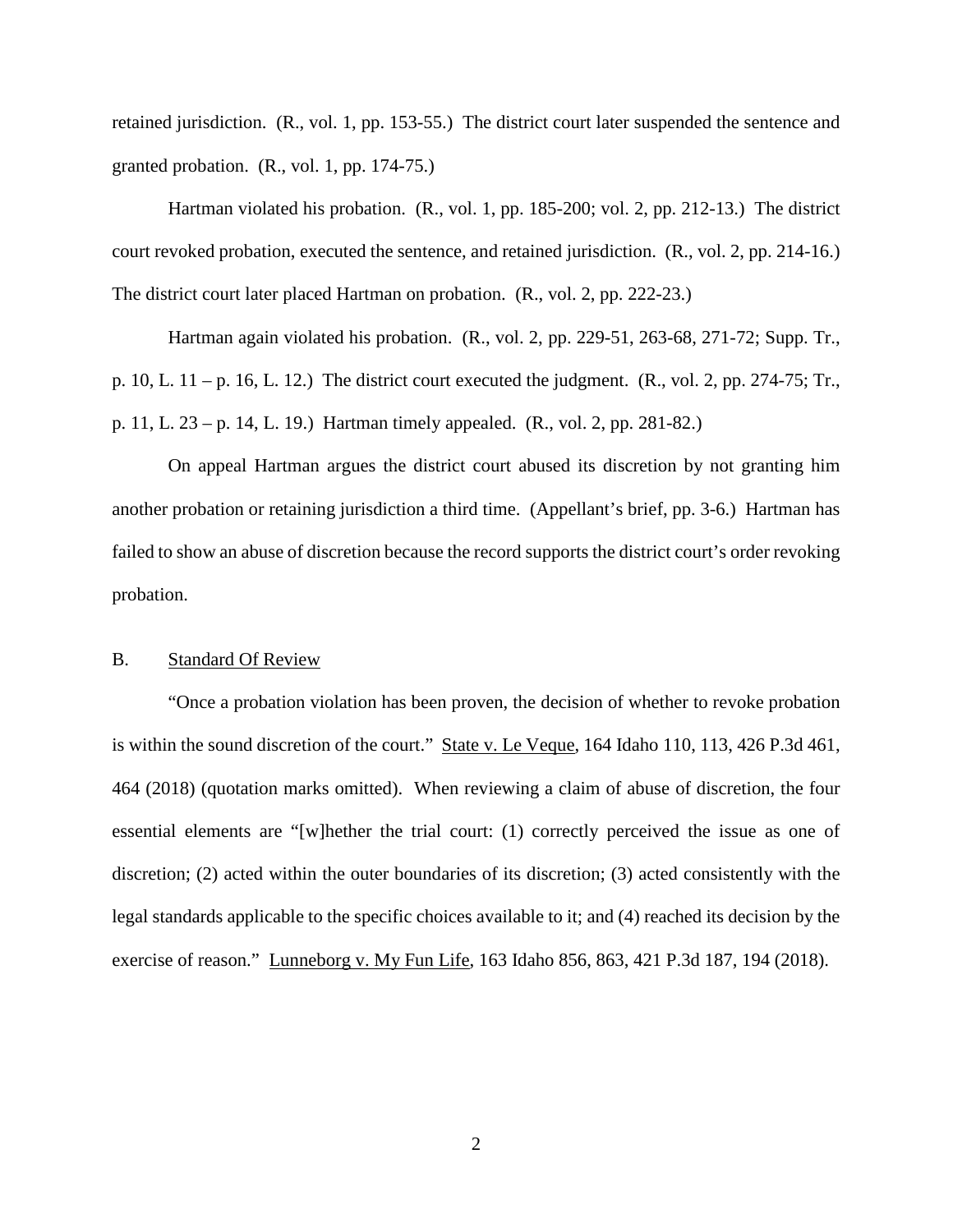#### C. Hartman Has Shown No Abuse Of The District Court's Discretion

First, the district court correctly perceived the issue of revocation of probation to be discretionary. In revoking, the district court stated it was doing so "in the exercise of discretion." (Tr., p. 14, Ls. 4-5.) Hartman makes no argument that the first element of discretion is not met. (Appellant's brief, pp. 3-6.)

 Second, the district court acted within the boundaries of its discretion. The district court was statutorily authorized to revoke probation upon a finding of a probation violation. I.C. § 19- 2603. Here Hartman had violated his probation in multiple ways on two separate occasions. (R., vol. 1, pp. 185-200; vol. 2, pp. 212-13, 229-51, 263-68, 271-72; Supp. Tr., p. 10, L. 11 – p. 16, L. 12.) The district court acted within the boundaries of its discretion. Hartman, again, does not dispute this. (Appellant's brief, pp. 3-6.)

Third, the district court acted consistently with the applicable legal standards. "In deciding whether revocation of probation is the appropriate response to a violation, the court considers whether the probation is achieving the goal of rehabilitation and whether continued probation is consistent with the protection of society." Knutsen v. State, 144 Idaho 433, 441-42, 163 P.3d 222, 230-31 (Ct. App. 2007). The district court specifically found that probation was accomplishing neither of these goals. (Tr., p. 13, L.  $15 - p$ . 14, L. 3.) Again, Hartman does not contend the third factor of discretion is not met. (Appellant's brief, pp. 3-6.)

 Finally, the district court reached its decision by the exercise of reason. The district court recognized that Hartman had substance abuse and mental health issues, but reasoned that without grounds to believe that rehabilitation or community protection could be achieved through probation "the other goals of sentencing … predominate." (Tr., p. 13, L. 19 – p. 14, L. 3.) Hartman contends this element was not met because he has substance abuse and mental health issues,